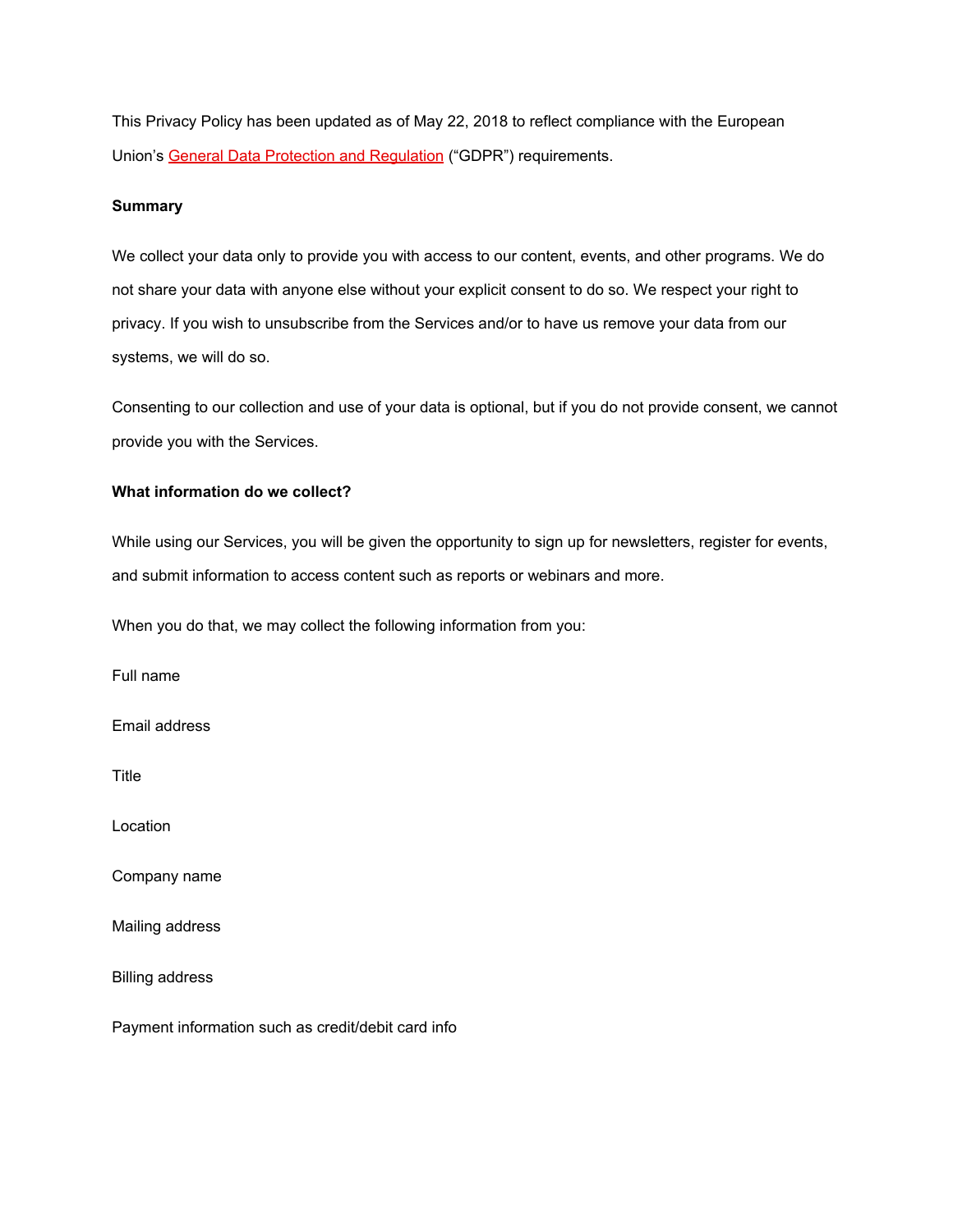We do not store credit/debit card information. This information is shared with our payment processing services to complete a transaction you requested.

We may also collect information about you from publicly and commercially available sources, as permitted by law, which we may combine with other information we receive from or about you. This is intended to better provide to you our Services. As with all information that we collect from you, we will keep it private and for our own internal purposes only.

## **How do we use information we collect?**

To Provide and Manage the Services You Request. This includes, for example, sending you electronic newsletters and enabling you to participate in the features provided by the Services. It also may include providing personalized content and recommendations to you. Through such features, we are able to bring you information and content tailored to your individual interests and needs.

To Contact You. We may periodically contact you with information about the Services and our affiliates and partners.

To Better Understand Our Readers and Users. The Services conduct research on our users' demographics, interests and behavior based on the information we collect. We do this to better understand and serve our users, and to improve our products and services.

Consent. We may otherwise use your information with your consent or at your direction.

## **How do we share information?**

The following provides information about entities with which we may share information. Our practices vary depending on the type of information.

Business Partners. We may share your information with business partners to provide you with services that you request. For example, if you sign up for a promotion that runs on our Services but that is sponsored or co-sponsored by another company, your information may be shared with that sponsor. You will always be notified that we intend to share your information with a business partner before you elect to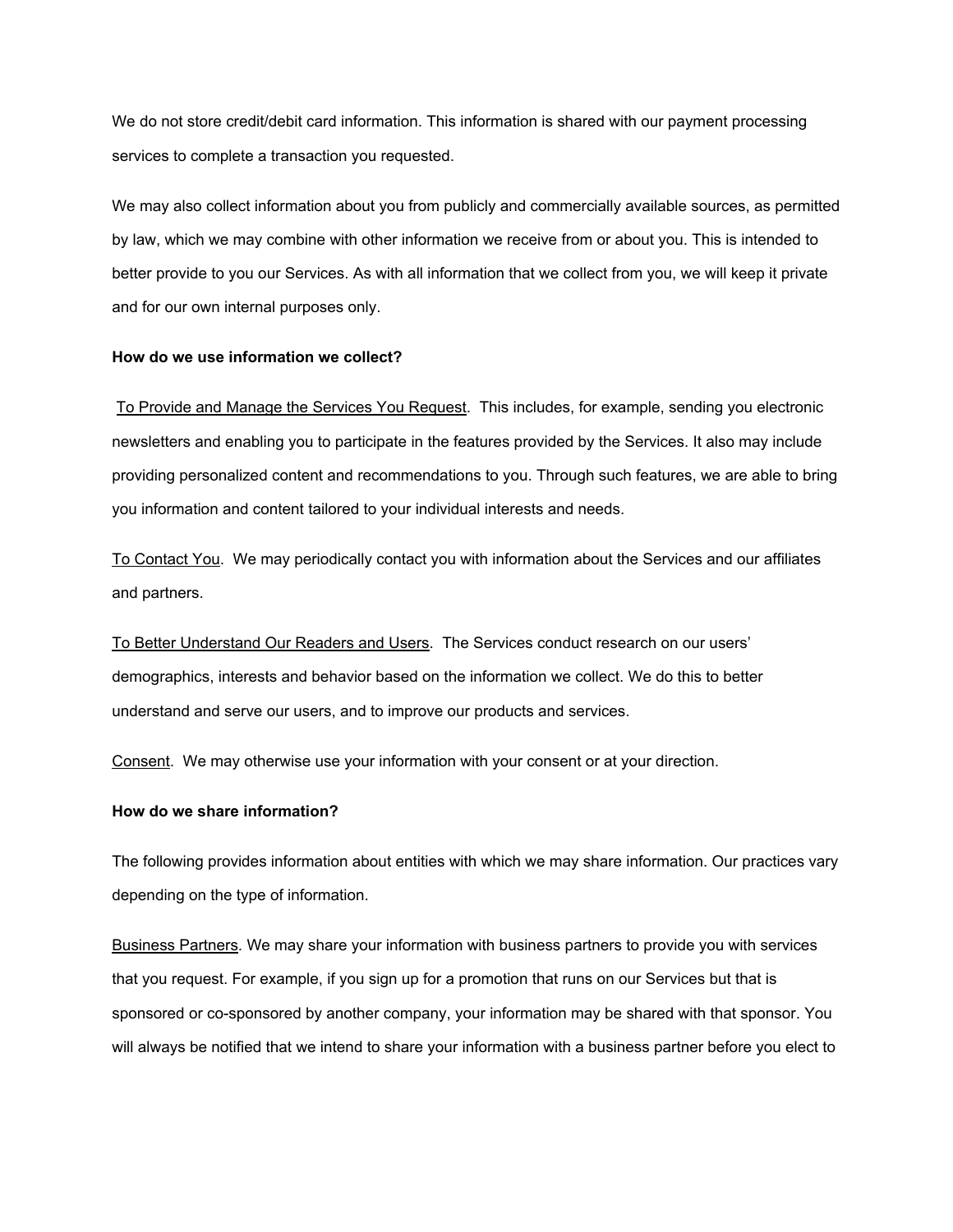sign up for a promotion that so requires. The EBL is not responsible for the privacy practices of these entities.

Service Providers. We may share information with vendors providing contractual services to us, such as hosting vendors.

Other Parties When Required by Law or As Necessary to Protect Our Users and Services. We may share your personal information as we believe is necessary or appropriate to protect, enforce, or defend the legal rights, privacy, safety, or property of the Services, our employees or agents or users or to comply with applicable law or legal process, including responding to requests from public and government authorities.

Other Parties in Connection With a Corporate Transaction. We reserve the right to transfer any information we have about you in the event that we sell or transfer all or a portion of our business or assets to a third party, such as in the event of a merger, acquisition, or in connection with a bankruptcy reorganization.

Otherwise With Your Consent or At Your Direction. In addition to the sharing described in this Privacy Pƒolicy, we may share information about you with third parties whenever you consent to or direct such sharing.

Aggregated Data. We also may provide aggregated data about how users are using our Services to third parties.

## **Do we provide links to third-party sites?**

Our Services may link to third-party websites and services that are outside our control. We are not responsible for the security or privacy of any information collected by other websites or other services. You should exercise caution, and review the privacy statements applicable to the third-party websites and services you use.

**How to access or update your information and other privacy choices available to you**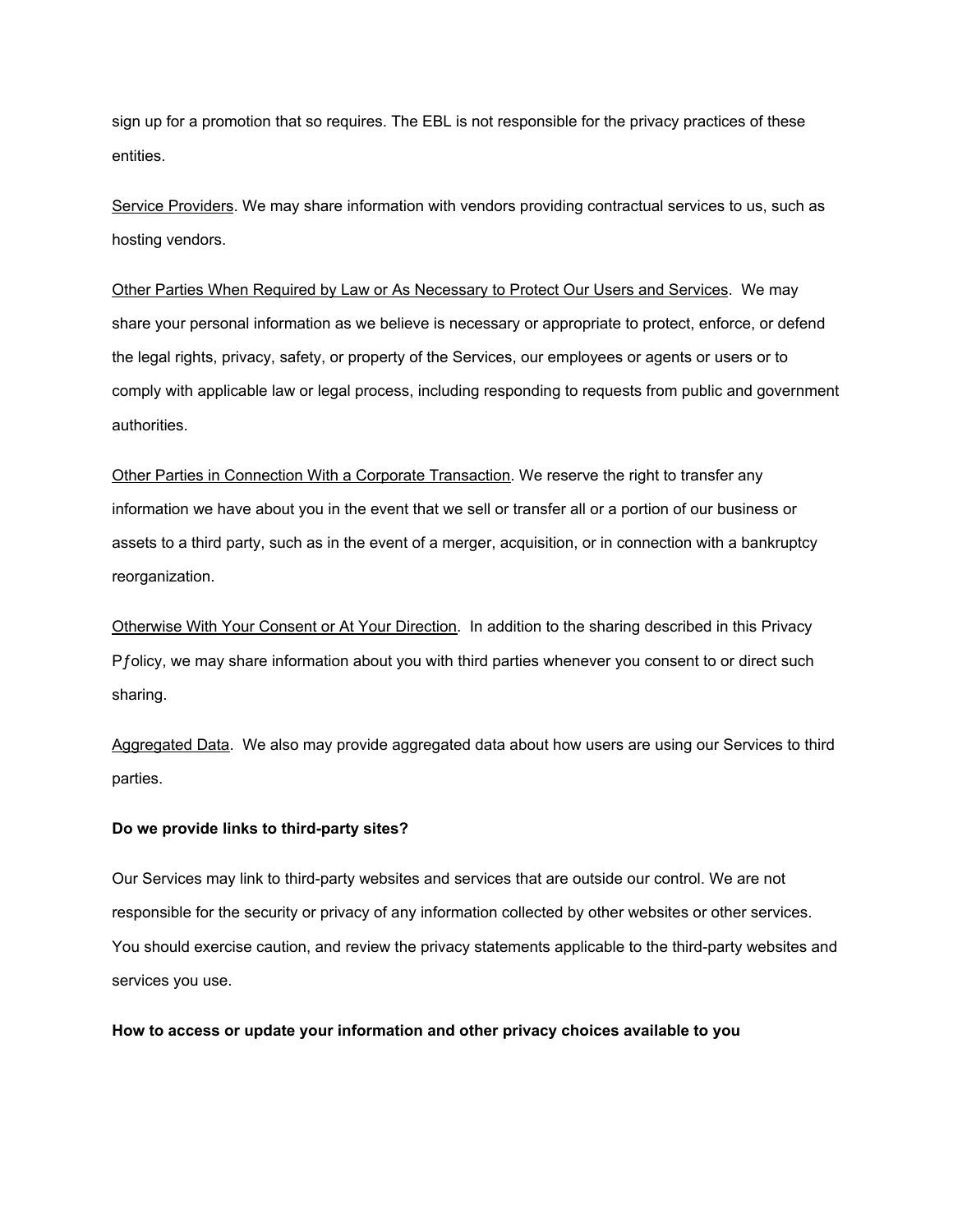Manage Your EBL Email Newsletter Subscription. You may modify your EBL email newsletter subscription and other personally identifiable information we have obtained as a result of your use of the Services by sending an email to info@EBL.com.

Email Promotions. You may opt out of receiving email messages from us by following the instructions contained in those email messages.

## **Data Security**

We have in place physical, electronic and managerial procedures to protect the information we collect online. However, as effective as these measures are, no security system is impenetrable. We cannot guarantee the security of our database, nor can we guarantee that the information you supply will not be intercepted while being transmitted to us over the Internet.

#### **How to ask us to delete your data**

You can unsubscribe from our communications at any time by selecting the "unsubscribe" button in the footer of our emails. If you would like us to delete your information entirely, or request to see the information we store about you, please send an email to info@EBL.com with the subject line "Data Removal Request". Absent a request to unsubscribe and/or delete your data, your continued use of the Services gives us permission to manage and use your data as described in this Privacy Policy.

## **Other Important Information**

Children's Privacy. We do not knowingly collect any personal information from children under the age of 13 without parental consent, unless permitted by law. If we learn that a child under the age of 13 has provided us with personal information, we will delete it in accordance with applicable law.

## **Changes to Our Privacy Policy**

We may modify this Privacy Policy from time to time. We will notify you of changes by posting changes here, or by other appropriate means. Any changes to the Privacy Policy will become effective when the updated policy is posted on the Services. Your use of the Services or your provision of personal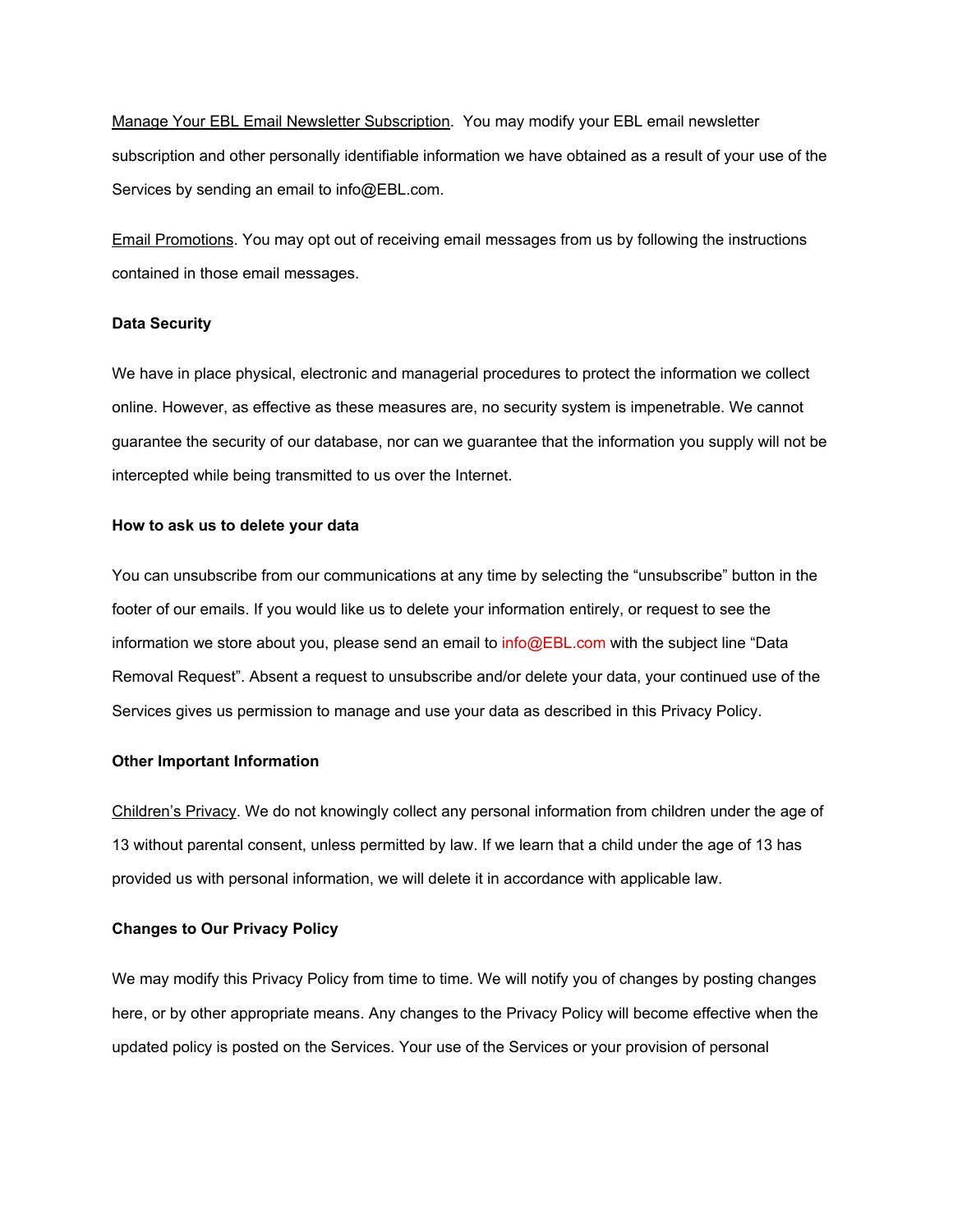information to use the Services following such changes indicates your acceptance of the revised Privacy Policy.

# **Privacy**

Thank you for visiting the EBL, a digital service presented to you by the EBL. As used herein, "we" and "us" refer collectively to the EBL. Your privacy is important to us. As such, we provide this privacy policy ("Privacy Policy") explaining our online information practices and the choices you can make about the way your information is collected and used by this digital service, which includes any online or mobile websites, applications or digital services owned, operated or offered by, on behalf of, or in conjunction with the EBL or its Affiliates, including any online or mobile website, application or digital service through which this Privacy Policy appears (each a "Service," collectively the "Services"). A representative list of the EBL Affiliates is available below. "Users" are persons that use the Services.

Privacy Policy Users Outside of EU

- 1. The Information We Collect.
- 2. We receive both information that is directly provided to us, such as personal information you provide when you visit the Services, and information that is passively or automatically collected from you, such as anonymous information collected from your browser or device. In this Privacy Policy, we refer to all of this as the "Information".
	- Information You Provide To Us. At some Services, you can register, order products, enter contests, vote in polls or otherwise express an opinion, subscribe to one of our services such as our online newsletters or text message alerts, or participate in one of our online forums or communities. In the course of these various offerings, we often seek to collect from you various forms of information, such as: name, address, e-mail address, telephone number, fax number and credit card information.
	- At some Services, you may also be able to submit Information about other people. For example, you might submit a person's name and E-mail address to send an electronic greeting card and, if you order a gift online and want it sent directly to the recipient, you might submit the recipient's name and address. This Information may include, for instance, a recipient's name, address, e-mail address, and telephone number.
	- Information That is Passively or Automatically Collected. We, and our "Partners", third party service providers, advertisers, advertising networks and platforms, agencies, and distribution or other partners may use automated means to collect various types of Information about you, your computer or other device used to access our Services. A representative, non-exhaustive list of the types of automatically collected information may include: network or Internet protocol address and type of browser you are using (e.g., Chrome, Safari, Firefox, Internet Explorer), the type of operating system you are using, (e.g., Microsoft Windows or Mac OS), the name of your Internet service provider (e.g., Comcast, Verizon or AT&T) and domains used by such providers, mobile network, device identifiers (such as an Apple IDFA or an Android Advertising ID), device settings, browser settings, the web pages of the Services you have visited, Services visited before and after you visit a Service, the type of handheld or mobile device used to view the Service (e.g., iOS, Android), location information, and the content and advertisements you have accessed, seen, forwarded and/or clicked on. Please see our Section IV titled Cookies,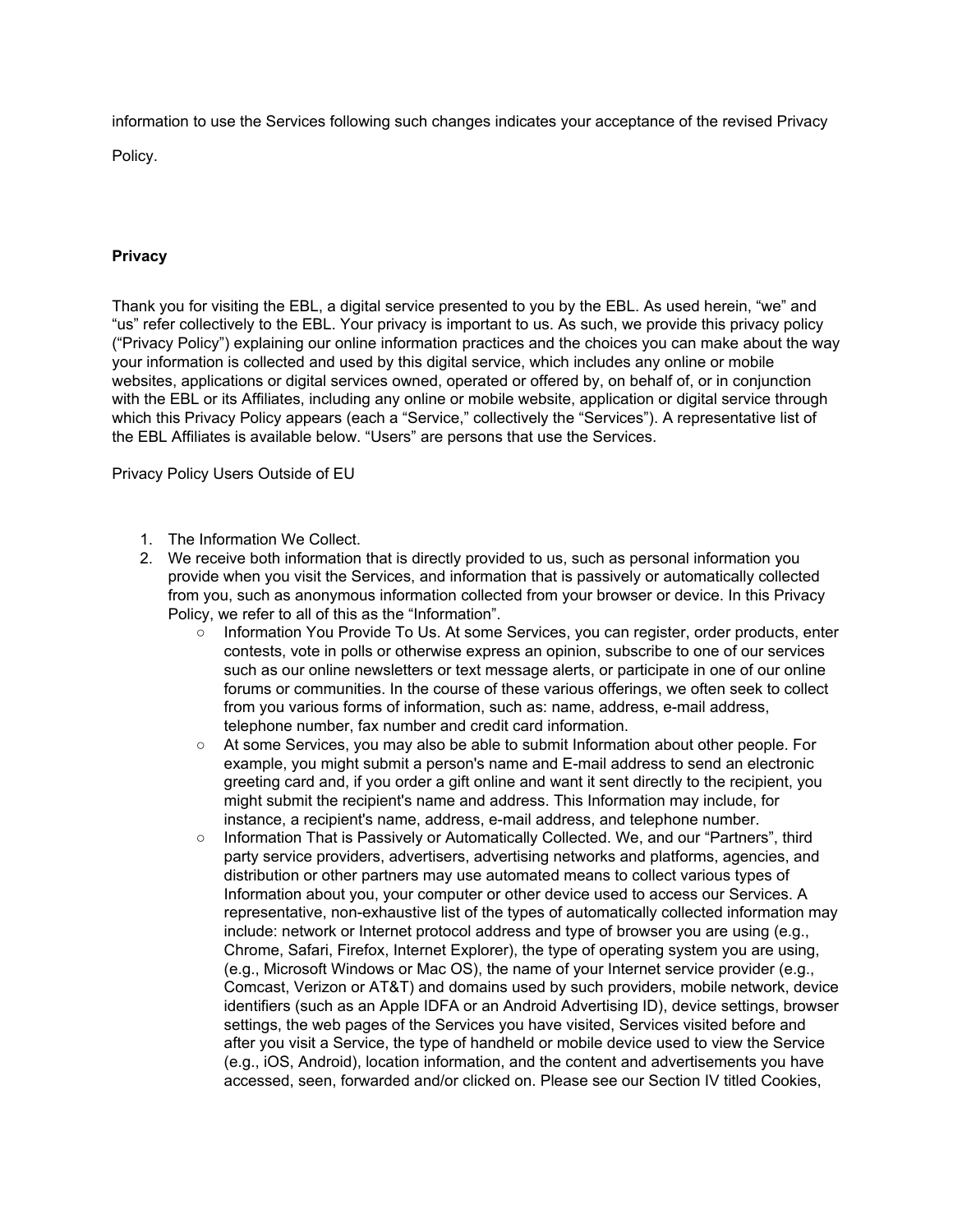and Other User and Ad-Targeting Technologies for more information about how the foregoing Information may be collected and used.

- Geo-location Information. If you are accessing a Service from a mobile device or through a mobile application, you may be asked to share your precise (GPS level) geo-location information with us so we can customize your experience on our Services or on other Services, when we work with a Partner such as a third party mobile ad platform. If you agree to such collection, in most cases, you will be able to turn off such data collection at any time by accessing the privacy settings of your mobile device and/or through the settings in the applicable mobile application.
- Information Collected By and From Social Media Services and Other Third Party Platforms. You also can engage with our content, such as video, games, applications, and other offerings, on or through social media services or other third party platforms, such as Facebook, or other third-party social media plug-ins, integrations and applications. When you engage with our content on or through social media services or other third party platforms, plug-ins, integrations or applications, you may allow us to have access to certain Information in your profile. This may include your name, e-mail address, photo, gender, birthday, location, an ID associated with the applicable third party platform or social media account user files, like photos and videos, your list of friends or connections, people you follow and/or who follow you, or your posts or "likes." For a description on how social media services and other third party platforms, plug-ins, integrations or applications handle your information, please refer to their respective privacy policies and terms of use, which may permit you to modify your privacy settings.
- When we interact with you through our content on third party websites, applications, integrations or platforms, we may obtain any information regarding your interaction with that content, such as content you have viewed, your game performance, high scores, and information about advertisements within the content you have been shown or may have clicked on.
- 3. How We Use the Information
- 4. We, along with our Partners, may use the Information to:
	- provide and communicate with you about the Services or your account with us,
	- fulfill your requests regarding the Services, including without limitation requests for newsletters and notifications,
	- respond to your inquiries, and notify you if you have won a contest,
	- communicate with you about other products, programs or services that we believe may be of interest to you,
	- enforce the legal terms (including without limitation our policies and terms of service) that govern your use of our Services, and/or for the purposes for which you provided the Information,
	- provide technical support for the Services,
	- prevent fraud or potentially illegal activities (including, without limitation, copyright infringement) on or through the Services,
	- protect the safety of our Users,
	- customize or personalize ads, offers and content made available to you based on your visits to and/or usage of the Services or other online or mobile websites, applications, platforms or services, and analyze the
	- performance of those ads, offers and content, as well as your interaction with them,
	- perform analysis regarding how you use the Services or any part thereof,
	- send gifts, cards, invitations or emails if you use these services, to your designated recipients.
- 5. When you provide information from your social media account, it can help enable us to do things like (1) give you exclusive content, (2) personalize your online experience with us within and outside our Services, (3) contact you through the social media service or directly by sending you the latest news, special offerings, and rewards, and (4) enable you to share your experience and content via social media services. When you provide information about yourself to us through an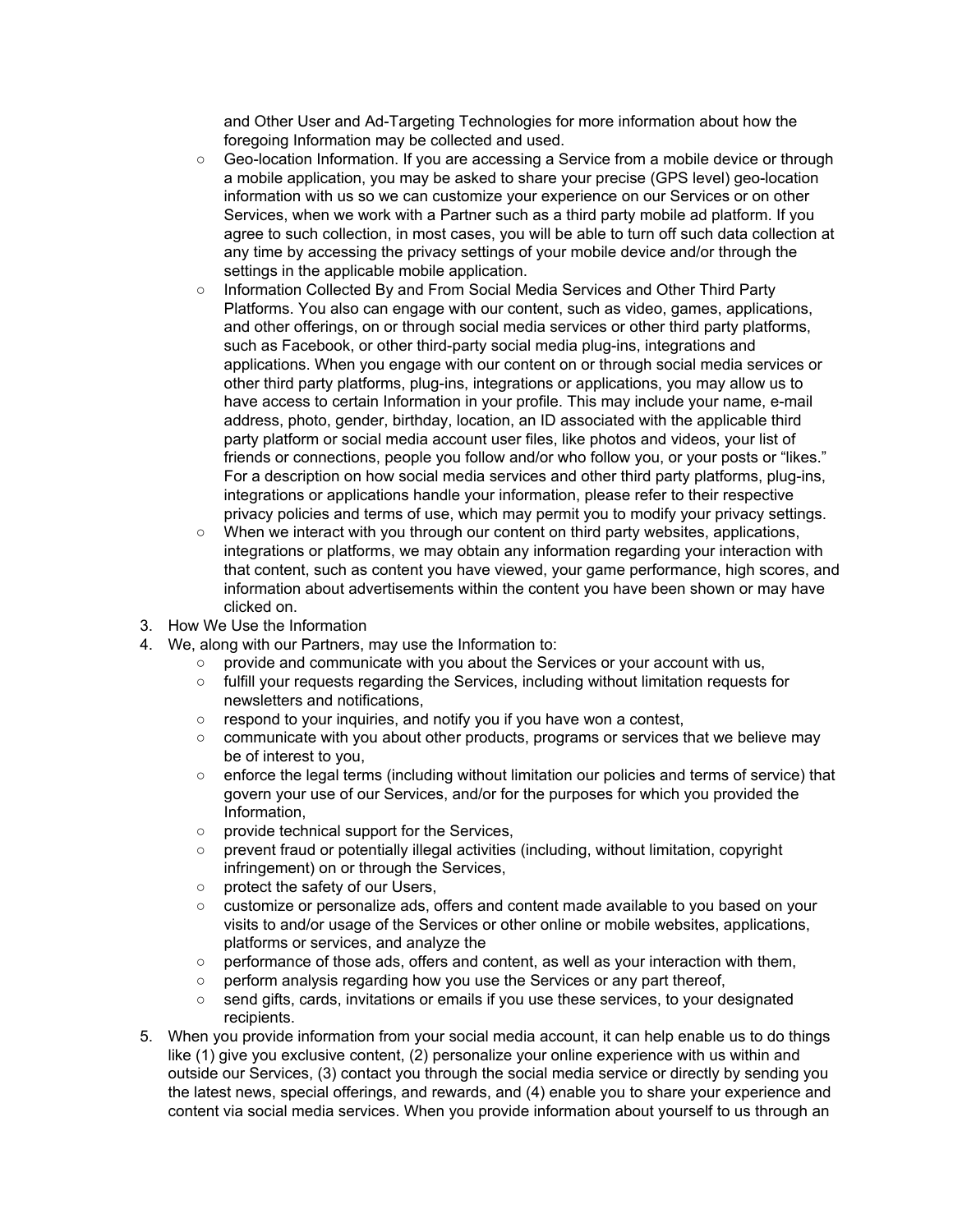application, through our Services, or on social media services or other third party platforms, it may be publicly viewed by other members of these services and we cannot prevent further use of the information by third parties.

- 6. We or a Partner may use "cookies" or similar technologies to associate certain of the Information with a unique identifier that then associates the Information with your device or browser. For information about how these technologies work and how we may use them, please go to Section IV, titled Cookies, And Other User And Ad-Targeting Technologies. Sometimes, we may associate cookies with the Information, including de-identified, "hashed," or anonymous versions of Information you have provided (such as during registration), in order to send or help our Partners send ads and offers based on your presumed interests or demographic information.
- 7. We may combine any of the Information we collect, for any of the above purposes, and may sometimes enhance the Information with other information that we obtain from third party sources. Please also be aware that if you choose to submit Information or content for publication (e.g., a letter to our editors, comments sent to our television personalities, a posting to a blog or a discussion board, an article, or a video), we may publish that Information and content, along with other Information about you (such as your name, screen name or location). Likewise, if you register and create a profile with our Service, the screen name you select as well as other content you submit to your profile (e.g., photos, comments, video, reviews, posts, articles) will be displayed publicly on the Service, is searchable, can be found by third parties and may be reused and redistributed by us in our sole discretion. See our [Terms](http://bleacherreport.com/terms) of Use for details on our use of content you submit.
- 8. Information Sharing and Disclosure
- 9. We may disclose the Information as follows:
	- To service providers or Partners that we have engaged to perform business-related functions on our behalf. This may include service providers that: (a) conduct research and analytics; (b) create content; (c) provide customer, technical or operational support; (d) conduct or support marketing (such as email or advertising platforms); (e) fulfill orders and user requests; (f) handle payments; (g) host our Services, forums and online communities; (h) administer contests; (i) maintain databases; (j) send or support online or mobile advertising; and (k) otherwise support our Services.
	- In response to legal process, for example, in response to a court order or a subpoena, a law enforcement or government agency's request or similar request.
	- With third parties in order to investigate, prevent, or take action (in our sole discretion) regarding potentially illegal activities, suspected fraud, situations involving potential threats to any person, us, or the Services, or violations of our policies, the law or our [Terms](http://bleacherreport.com/terms) of Use, to verify or enforce compliance with the policies governing our Services.
	- We may transfer some or all of your Information if we, or one of our business units, undergoes a business transition, like a merger, acquisition by another company, or sale of all or part of our assets, or if a substantial portion of our or of a business unit's assets is sold or merged in this way.
	- We may share the Information with Affiliates, so they can provide, improve and communicate with you about their own, or their marketing partners' products and services. A representative list of our affiliates is available in the Affiliates section below.
	- We may share the Information with unaffiliated Partners and third parties (e.g., our third party service providers, advertisers, advertising networks and platforms, agencies, other marketers, magazine publishers, retailers, participatory databases, and non-profit organizations) that wish to market products or services to you. If you wish to opt out from such sharing please visit the How to Contact Us/Opting Out of Marketing Communications section below for further instructions.
- 10. Please note that the Services covered by this Privacy Policy may offer content (e.g., contests, sweepstakes, promotions, games, applications, or social network integrations) that is sponsored by or co-branded with identified third parties. By virtue of these relationships, the third parties may obtain information from their visitors. We have no control over these third parties' use of this information, which is subject to their own privacy policies.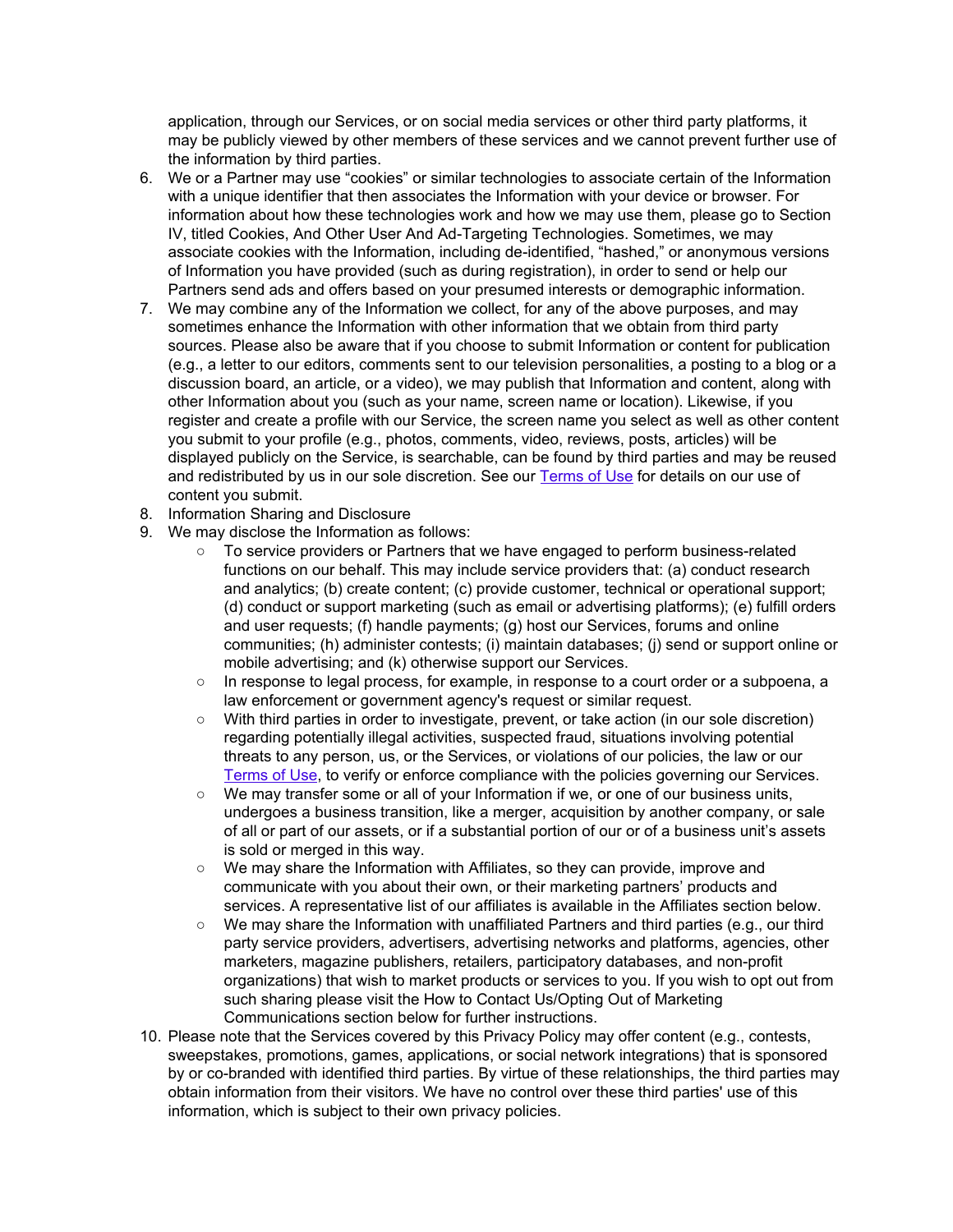- 11. Cookies and Other User and Ad-Targeting Technologies. We use cookies and other technologies both to provide our Services to you and to advertise to you. We also may work with Partners to help them advertise to you when you visit other websites or mobile applications, and to help them perform user analytics. These technologies may also be used to analyze how our Users interact with advertising on our Services and elsewhere, and more generally, to learn more about our Users and what services or offers you might prefer to receive. We describe some of these technologies below.
	- Cookies. To enhance your online experience, we and our Partners use "cookies", "web beacons" or other tracking technologies. Cookies are text files placed in your computer's browser to store your preferences. We use cookies or other tracking technologies to understand Service and Internet usage and to improve or customize the products, content, offerings, services or advertisements on our Services. For example, we may use cookies to personalize your experience at our Services (e.g., to recognize you by name when you return to a Service), save your password in password-protected areas, and enable you to use shopping carts on our Services. We also may use cookies or other tracking technologies to help us offer you products, content, offerings or services that may be of interest to you and to deliver relevant advertising when you visit this Service, an Affiliate's Service, or when you visit other websites or applications. We or a third party platform with whom we work may place or recognize a unique cookie on your browser to enable you to receive customized content, offers, services or advertisements on our Services or other sites. These cookies contain no information intended to identify you personally. The cookies may be associated with de-identified demographic or other data linked to or derived from data you voluntarily have submitted to us (e.g., your email address) that we may share with a service provider solely in hashed, non-human readable form.
	- We, our third party service providers, advertisers, advertising networks and platforms, agencies, or our Partners also may use cookies or other tracking technologies to manage and measure the performance of advertisements displayed on or delivered by or through the networks or Services. This also helps us, our service providers and Partners provide more relevant advertising.
	- Syncing Cookies and Identifiers. We may work with our Partners (for instance, third party ad platforms) to synchronize unique, anonymous identifiers (such as those associated with cookies) in order to match our Partners' uniquely coded user identifiers to our own. We may do this, for instance, to enhance data points about a particular unique browser or device, and thus enable us or others to send ads that are more relevant, match Users to their likely product interests, or better synchronize, cap, or optimize advertising.
	- Locally Stored Objects. Services on the Network may employ locally stored objects ("LSOs") and other client side storage tracking technologies in certain situations where they help to provide a better user experience, such as to remember settings, preferences and usage similar to browser cookies, or in order to target or help our Partners target ads, analyze ad performance, or perform user, website or market analytics. For LSOs utilized by Adobe Flash you can access Flash management tools from [Adobe's](http://www.macromedia.com/support/documentation/en/flashplayer/help/settings_manager07.html) website. In addition, some, but not all browsers, provide the ability to remove LSOs, sometimes within cookie and privacy settings.
	- Disabling Cookies. Most web browsers are set up to accept cookies. You may be able to set your browser to warn you before accepting certain cookies or to refuse certain cookies. However, if you disable the use of cookies in your web browser, some features of the Services may be difficult to use or inoperable.
	- We may work with certain third-party companies that use techniques other than HTTP cookies to recognize your computer or device and/or to collect and record information about your web surfing activity, including those integrated with our Services. Please keep in mind that your web browser may not permit you to block the use of these techniques, and those browser settings that block conventional cookies may have no effect on such techniques. To learn more about Interest-Based Advertising or to opt-out of this type of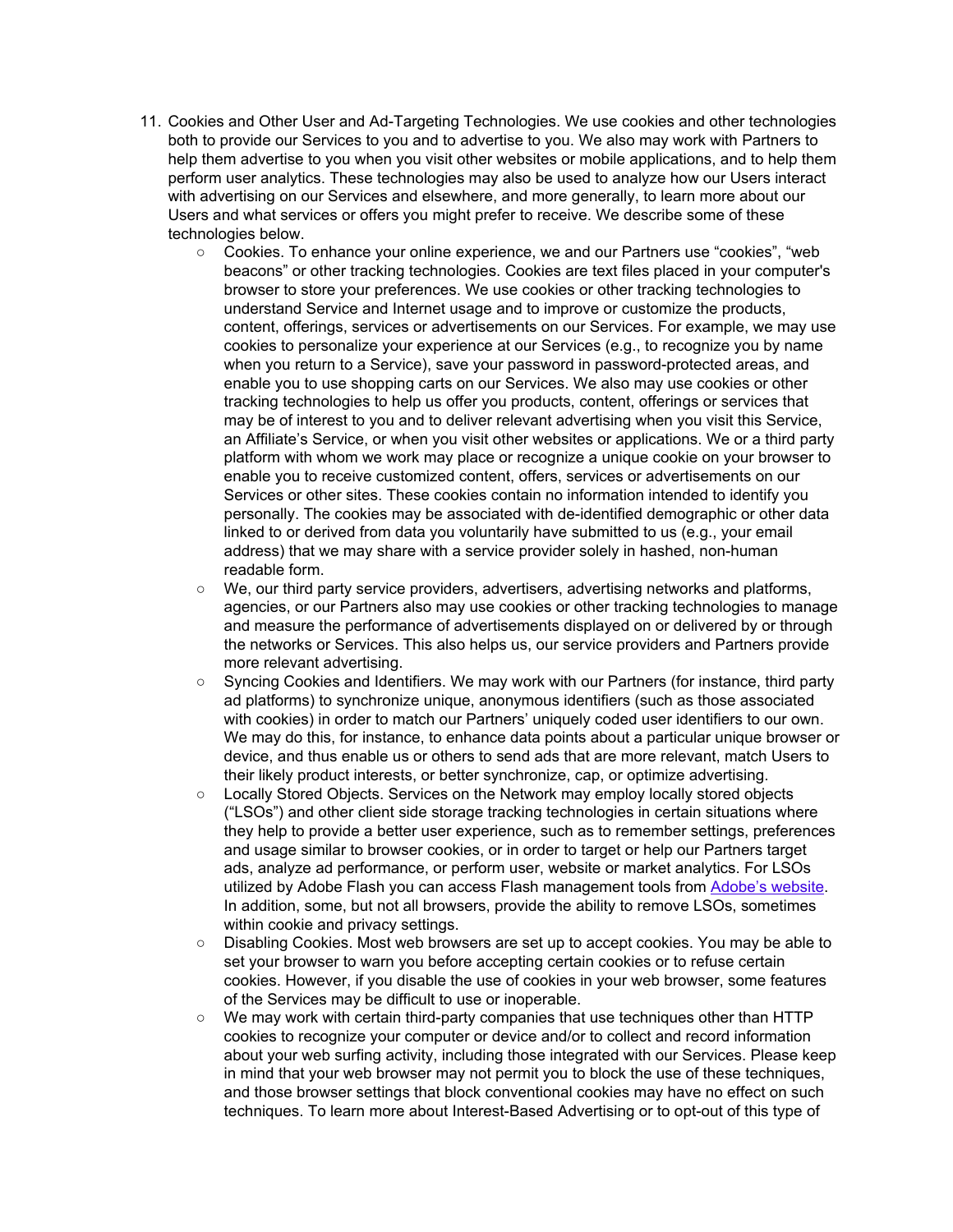advertising by those third parties that are members of DAA's opt-out program, please go to [http://www.aboutads.info.](http://www.aboutads.info/)

- Web Beacons. We and our Partners may also use "web beacons" or clear GIFs, or similar technologies, which are small pieces of code placed on a Service or in an email, to monitor the behavior and collect data about the visitors viewing a Service or email. For example, web beacons may be used to count the users who visit a web page or to deliver a cookie to the browser of a visitor viewing that Service. Web beacons may also be used to provide information on the effectiveness of our email campaigns (e.g., open rates, clicks, forwards, etc.).
- Mobile Device Identifiers and SDKs. We also sometimes use, or partner with publishers or publisher-facing or app developer platforms that use, mobile Software Development Kits ("SDKs"), to collect information, such as mobile identifiers (e.g., IDFAs and Android Advertising IDs), and information connected to how mobile devices interact with our Sites and those using our Sites. Such SDKs provide computer code that app developers can include in their apps to enable ads to be shown, data to be collected, and related services or analytics to be performed. We may use this technology to deliver or help our partners and other third parties to deliver certain advertising through mobile applications and browsers based on information associated with your mobile device. If you'd like to opt-out from having ads tailored to you in this way on your mobile device, please follow the instructions in the "Your Ad Choices" section below.
- 12. By visiting the Service, whether as a registered user or otherwise, you acknowledge, and agree that you are giving us your consent to track your activities and your use of the Service through the technologies described above, as well as similar technologies developed in the future, and that we may use such tracking technologies in the emails we send to you.
- 13. Our unaffiliated Partners and third parties may themselves set and access their own tracking technologies when you visit our Services and they may have access to information about you and your online activities over time and across different websites or applications when you use the Service. Their use of such tracking technologies is not in our control and is subject to their own privacy policies.
- 14. Your Ad Choices
- 15. Advertising enables us to provide the rich content for which Services on the Network are known, and to provide much of this content free of cost to our Users. Thus, we strive to provide you with ads that are relevant to you and for products you may want.
- 16. However, we also offer you choices with regard to interest-based ads. To learn more about interest-based ads and the choices available to you, please visit our Ad [Choices](https://bleacherreport.com/pages/privacy#) page, which has general information about certain companies that place these ads. You may also find more information about entities involved in online advertising and additional choices you may make through the Network Advertising Initiative ("NAI") at the NAI [Service,](http://www.networkadvertising.org/) and the Digital Advertising Alliance (the "DAA") at the **DAA [consumer](http://www.aboutads.info/) choice Service**. The EBL is a participant in the online industry's self-regulatory program administered by the DAA and has agreed to adhere to the DAA's principles applicable to interest-based ads.
- 17. The tools provided on the Ad [Choices](https://bleacherreport.com/pages/privacy#) page, as well as the DAA [opt-out](http://www.networkadvertising.org/managing/opt_out.asp) page and the NAI opt-out [page](http://www.networkadvertising.org/managing/opt_out.asp)are provided by third parties, not the EBL. The EBL does not control or operate these tools or the choices that advertisers and others provide through these tools.
- 18. When using a mobile application you may receive tailored in-application advertisements. Depending on your device, you may be able to reset your mobile device's advertising identifier at any time by accessing the privacy settings on your mobile device. In addition, each operating system, iOS for Apple phones, Android for Android devices and Windows for Microsoft devices, provides its own instructions on how to prevent the delivery of tailored in-application advertisements. You may review the support materials and/or the privacy settings for the respective operating systems in order to opt-out of tailored in-application advertisements. For any other devices and/or operating systems, please visit the privacy settings for the applicable device or contact (or review the applicable privacy web page of) the applicable platform operator.
- 19. Other Important Information About Your Privacy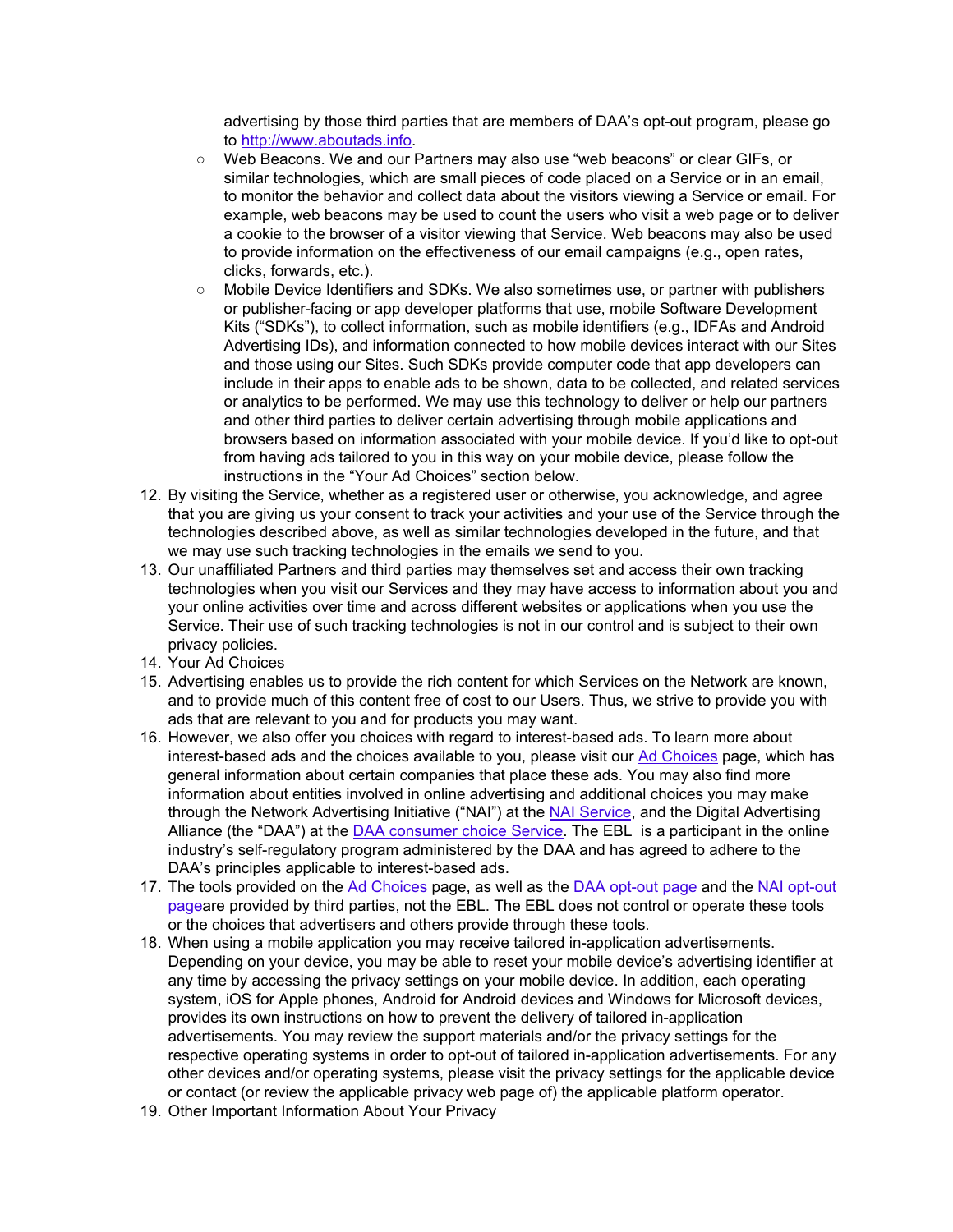- How We Respond to Do Not Track Signals
- At this time Services on the Network do not recognize automated browser signals regarding tracking mechanisms, which may include "do not track" instructions.
- Linked Services
- Some of the Services contain links to or integrations with other services such as Facebook, Twitter, LinkedIn, and other media services and platforms whose information practices may be different than ours. Visitors should consult these other services' privacy notices as we have no control over information that is submitted to, or collected by, these third parties.
- International Transfer
- This Service is governed by and operated in accordance with US law. If you are located outside of the US, you use this Service at your own risk. The EBL is a company that operates globally so it is necessary to transfer your Information internationally. In particular, your Information will be transferred to and processed in the United States where many of our central databases operate. By using this Service, you acknowledge that the data protection and other laws of other countries, such as the United States, may provide a less comprehensive or protective standard of protection than those in your country, and consent to your Information being collected, processed and transferred as set forth in this Privacy Policy and US law.
- Data Security
- We have put in place physical, electronic, and managerial procedures designed to help prevent unauthorized access, to maintain data security, and to use correctly the Information we collect online. These safeguards vary based on the sensitivity of the Information that we collect and store.
- Although we take appropriate measures to safeguard against unauthorized disclosures of Information, we cannot assure you that Information will never be disclosed, altered or destroyed in a manner that is inconsistent with this Privacy Policy.
- How You Can Access or Correct Information
- Access to certain personal Information that is collected from our Services and that we maintain may be available to you. For example, if you created a password-protected account within our Service, you can access that account to review account Information.
- You may also send an e-mail or letter to the following e-mail or street address requesting access to or correction of your personal Information. Please include your registration information for such service such as first name, last name and e-mail address in the request. We may ask you to provide additional information for identity verification purposes, or to verify that you are in possession of an applicable email account.
- Customer Support
- the EBL
- o 153 Kearny St.
- 2nd Floor
- San Francisco, CA 94108
- email: support@EBL.com
- How to Contact Us/Opting Out of Marketing Communications
- If you have any questions or concerns about the online Privacy Policy for this Service or its implementation, or if you would like to opt out from our sharing of your personal Information with unaffiliated third parties for the third parties' direct marketing purposes you may contact our Privacy Policy Coordinator at the above address or support@EBL.com and request that we opt you out of such sharing. We may ask you to provide additional information for identity verification purposes, or to verify that you are in possession of an applicable email account.
- If you have signed up to receive our e-mails and prefer not to receive marketing information from this Service, follow the "unsubscribe" instructions provided on any marketing e-mail you receive from this Service. If you have signed up to receive text messages from us and no longer wish to receive such messages, you may follow the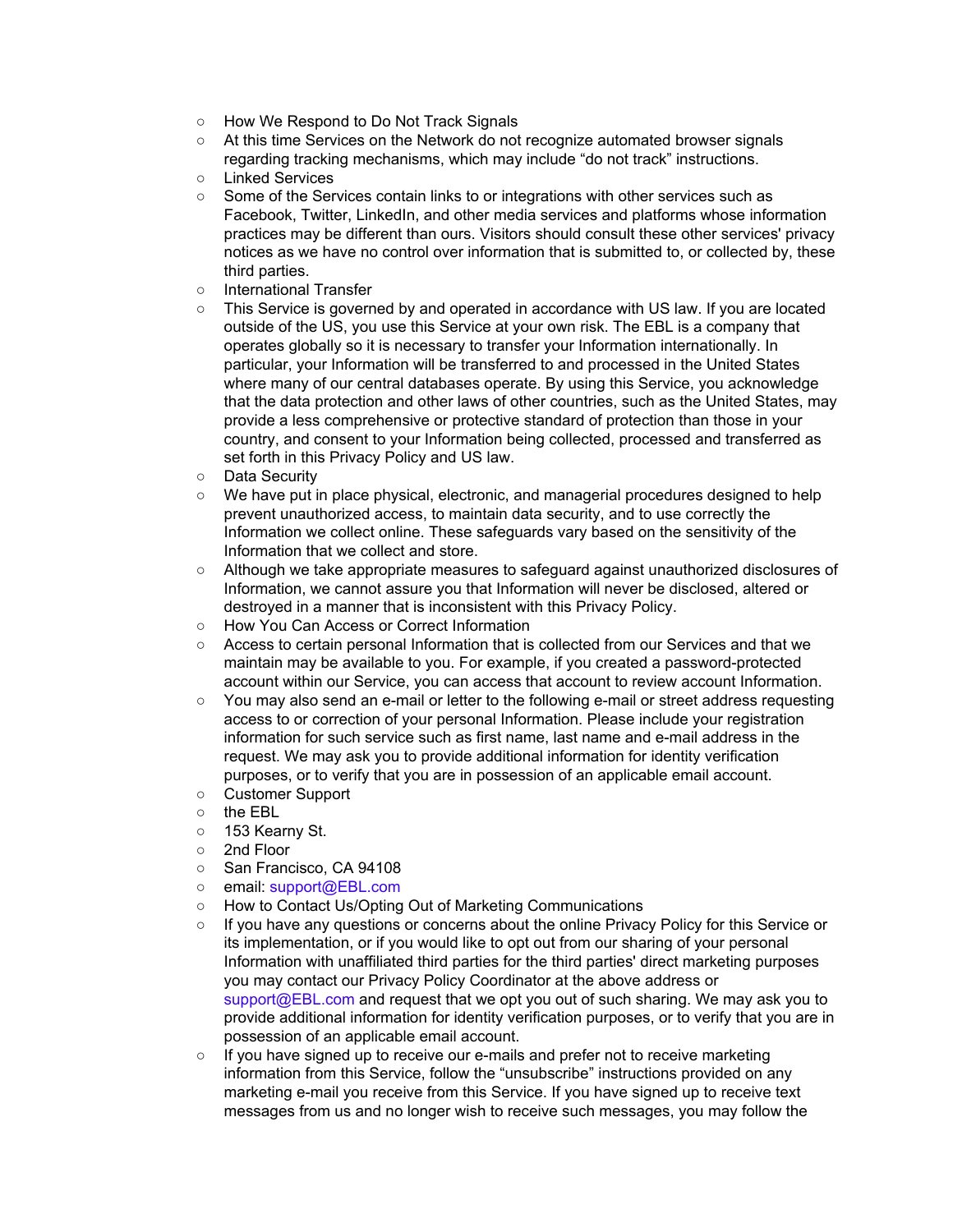instructions to stop the delivery of such messages, which may include by replying "STOP" to the received text message.

- California Residents Your California Privacy Rights
- California's "Shine the Light" law, Civil Code section 1798.83, requires certain businesses to respond to requests from California customers asking about the business' practices related to disclosing personal information to third parties for the third parties' direct marketing purposes. Alternately, businesses may have in place a policy not to disclose personal information of customers to third parties for the third parties' direct marketing purposes if the customer has exercised an option to opt-out of such information-sharing. We have such a policy in place. As discussed above in How to Contact Us/Opting Out of Marketing Communications, if you wish to opt-out of our sharing of your personal Information with third parties for the third parties' direct marketing purposes or to find out more about your opt-out rights, please contact our Privacy Policy Coordinator as described above.
- 20. List of Affiliates.
- 21. Below is a representative list of some of the companies that currently may have access to the Information collected from Users on our Services as set forth in this Privacy Policy. We may update this list from time-to-time, so please check back periodically to keep up-to-date.
	- The EBL.
	- $\triangle$
- 22. Below is a list of some of the companies with whom we may share Information we collect at our Services. We may update this list from time-to-time with additional companies, so please check back periodically to keep up-to-date.
	- Warner Bros. Entertainment, Inc.
	- Home Box Office, Inc.
	- Time Warner, Inc.
- 23. Updates & Effective Date
- 24. From time to time, we may update this Privacy Policy. We will notify you about material changes by either sending an email message to the email address you most recently provided to us or by prominently posting a notice on our Service. We encourage you to periodically check back and review this policy so that you always will know what information we collect, how we use it, and with whom we share it.

# Privacy Policy Users Inside of EU

This policy applies to any online and mobile website, application and digital service ("Services") of the EBL. and its Affiliates which displays the policy. We use "we", "us" and "our" to refer to the EBL, and its Affiliates and to your personal data as "Information". You can also learn about cookies and similar technology in this policy.

KEY POINTS

- We use Information to allow you to use the Services. [Click](https://bleacherreport.com/pages/privacy#eu-section-1) here to learn more.
- If you give us permission, we will send you news and promotional material about our Services. You can change your mind about this at any time and ask us not to process your Information for direct marketing purposes, including profiling related to direct marketing. This policy explains when we process Information, for our legitimate interests. You can ask us to stop processing this Information. [Click](https://bleacherreport.com/pages/privacy#eu-section-4) here to learn more about your rights and how you can exercise them.
- We use cookies and other tracking technologies to personalize content and advertising and to make our content function better. To learn about our use of tracking technologies click [here](https://bleacherreport.com/pages/privacy#eu-section-4).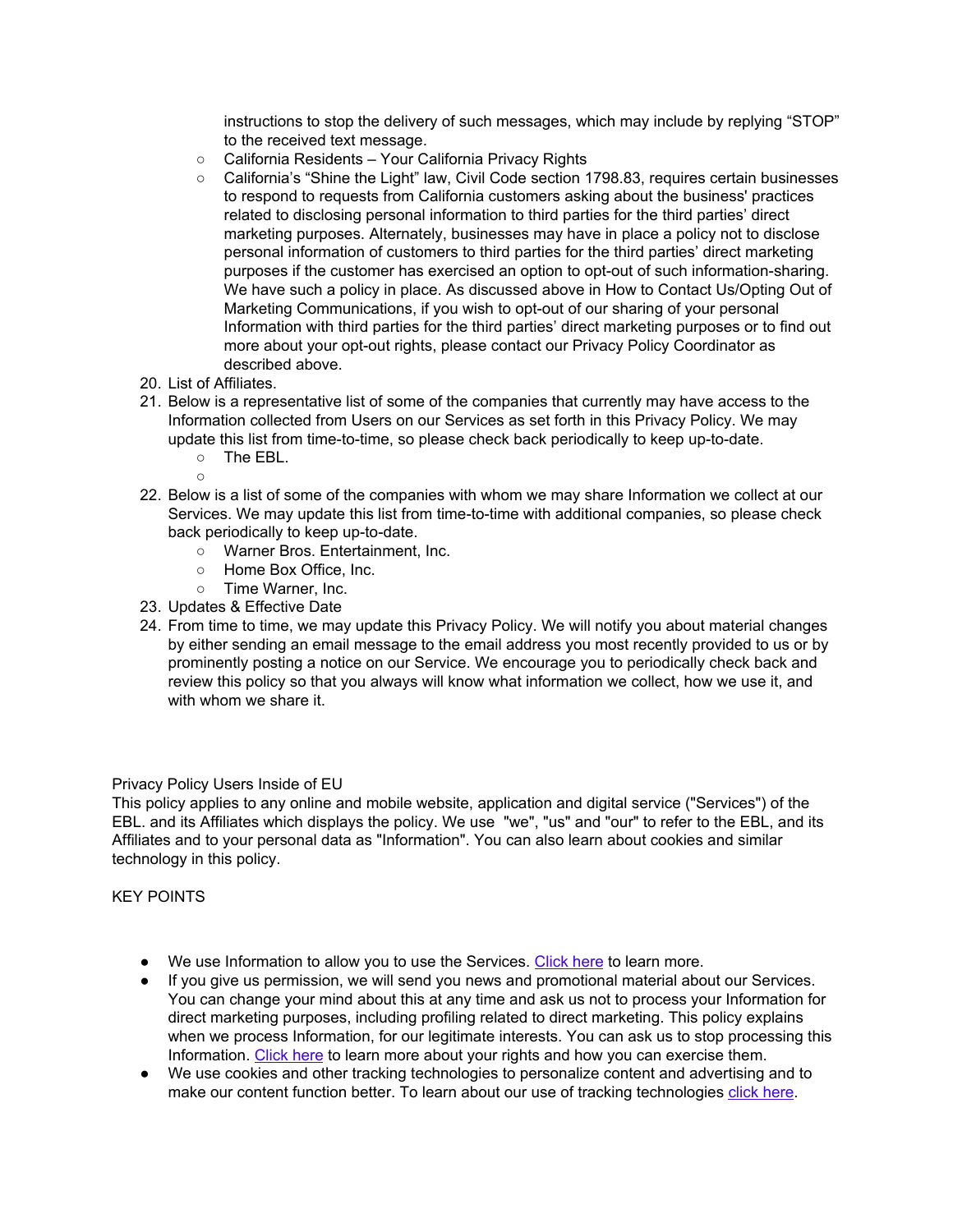- We provide interactive features that engage with social media sites, such as Facebook and Twitter. If you use these features, these sites will send us Information about you. [Click](https://bleacherreport.com/pages/privacy#eu-section-2) here to learn more.
- We disclose Information when you agree that we can share Information with business partners or other Affiliates. We also share Information with third parties we engage to process Information on our behalf or when such sharing is required by law, or in certain other situations. [Click](https://bleacherreport.com/pages/privacy#eu-section-3) here to learn more.
- We transfer your Information to the United States and to other countries have measures in place to protect Information that we collect, store and transfer. [Click](https://bleacherreport.com/pages/privacy#eu-section-1) here to learn more.
- 1. HOW WE USE YOUR INFORMATION
- 2. We use your Information for the following purposes:
	- 1. To fulfil a contract, or take steps prior to entry into a contract:
		- 1. to process your registration for the Services, or entry to a competition;
		- 2. to provide the Services, to communicate with you about them or your account with us;
		- 3. to send you information about changes to our terms or policies; and
		- 4. to verify your identity.
	- 2. Where this is necessary for purposes which are in our, or third parties', legitimate interests:
	- 3. These interests are:
		- 1. to fulfil your requests and inquiries regarding the Services and to notify you if you have won a contest;
		- 2. to provide technical support for the Services;
		- 3. to analyse how you use the Services, including which videos you like to watch, and to help us develop new services; and
		- 4. to enforce our policies and terms of use, to check for potential illegal activity (such as copyright infringement or fraud) and to protect the safety of other users of the Services.
	- 4. Where you give us consent:
		- 1. to send you newsletters you have requested and to use technologies to check if these have been received and opened; and
		- 2. to send you content, offers, rewards, and promotional materials, by email or on other sites, apps or social media, which may be personalized based on your visits to and use of the Services and to check to see if these ads have been received and if they were of interest to you.
	- 5. For purposes which are required by law;
		- 1. in response to requests by government or law enforcement authorities conducting an investigation.
- 3. INFORMATION WE RECEIVE
	- 1. From You We receive Information that you provide to us directly, such as registration Information, and Information that is collected automatically, such as Information collected from your browser or device.
	- 2. From Third Parties.We also receive some Information about you from third parties.
	- 3. When you engage with our content through social media, or other non EBL, sites or applications, those sites will share Information with us:
		- 1. about the content you have viewed or interacted with, your game performance and high scores, and about adverts within the content which you have been shown or clicked on; and
		- 2. in your profile for example, your name, e-mail address, gender, birthday, location, user ID, photos and videos, your list of friends or connections, people you follow and/or who follow you, or your posts or "likes".
	- 4. The privacy policies for these sites and applications will contain more detail about this and how to change your privacy settings on those sites and applications.
- 4. INFORMATION SHARING AND DISCLOSURE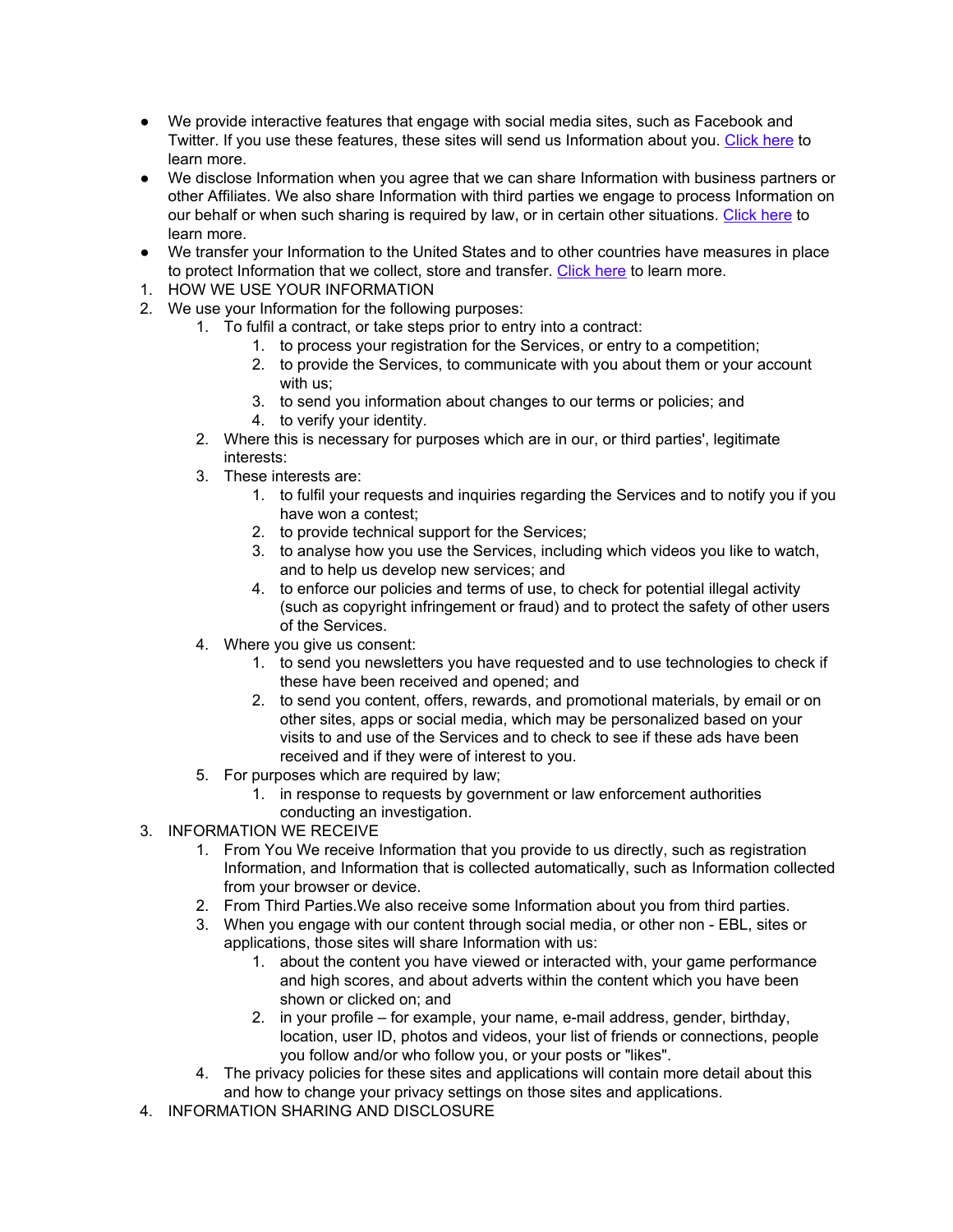- 5. We share your Information:
	- 1. With service providers we have engaged to perform business-related functions on our behalf. For example, to: (a) conduct research and analytics; (b) create content; (c) provide customer support services; (d) conduct or support marketing; (e) fulfil orders; (f) handle payments; (g) host Services; (h) administer contests; and (i) maintain databases;
	- 2. In response to legal process, for example, in response to a court order or a subpoena, a law enforcement or government agency's request;
	- 3. With third parties if this will help us to enforce our policies and terms of use, to check for potential illegal activity (such as copyright infringement or fraud) or to protect the safety of other users of the Services;
	- 4. If we, or one of our business units, undergoes a business transition, like a merger, acquisition by another company, or sale of all or part of our assets;
	- 5. With your consent, we share Information with other organisations so they can market their products and services to you. We share Information with:
	- 6. Affiliates A list of Affiliates is available [here](https://bleacherreport.com/pages/privacy#affiliates-list); and
	- 7. Advertising networks and platforms (for more information on this see the section on cookies and similar tracking technologies), magazine publishers, database, retailers, participatory databases and non-profit organisations.
- 6. COOKIES AND SIMILAR TRACKING TECHNOLOGIES.
- 7. We use cookies and other similar technologies to help provide Services, to advertise to you and to analyse how you use our Services and whether advertisements are being viewed. We also allow third parties to use tracking technologies for similar purposes.
- 8. We use tracking technologies for the following purposes:
- 9. Strictly necessary purposes
- 10. To let you login, to ensure site security and to provide shopping cart functionality. Without this type of technology, our Services won't work properly or won't be able to provide certain features and functionalities.
- 11. Performance purposes
- 12. To analyse how visitors use a website, for instance which pages visitors visit most often, in order to provide a better user experience. We also use this technology to check if you have opened our emails, so we can see if they are being delivered correctly and are of interest.
- 13. Personalisation purposes
- 14. To remember choices you have made such as language or region.
- 15. Advertising cookies
- 16. To limit the number of times you see an advertisement, or to customize advertising across Services and make it more relevant to you and to allow us to measure the effectiveness of advertising campaigns and track whether ads have been properly displayed so we can pay for this.
- 17. Social media cookies
- 18. Cookies are used by social media services to enable you to share our content with your friends and networks. These cookies may track your browser across other sites and build a profile of your interests, which may impact the content and messages you see on other websites that you visit.
- 19. How to manage & remove cookies
- 20. If you are using our Services via a browser you can restrict, block or remove cookies through your web browser settings. The Help menu on the menu bar of most browsers also tells you how to prevent your browser from accepting new cookies, how to delete old cookies, how to have the browser notify you when you receive a new cookie and how to disable cookies altogether.
- 21. You can also visit [www.aboutcookies.org](https://www.aboutcookies.org/) for more information on how to manage and remove cookies across a number of different internet browsers. You also have the option to change your choices relating to cookies utilized to deliver behaviorally targeted advertising here ["Advertising](https://www.youronlinechoices.com/) [cookies"](https://www.youronlinechoices.com/).
- 22. We also use Flash cookies to provide some content such as video clips or animation. You can manage Flash cookies via Adobe's website.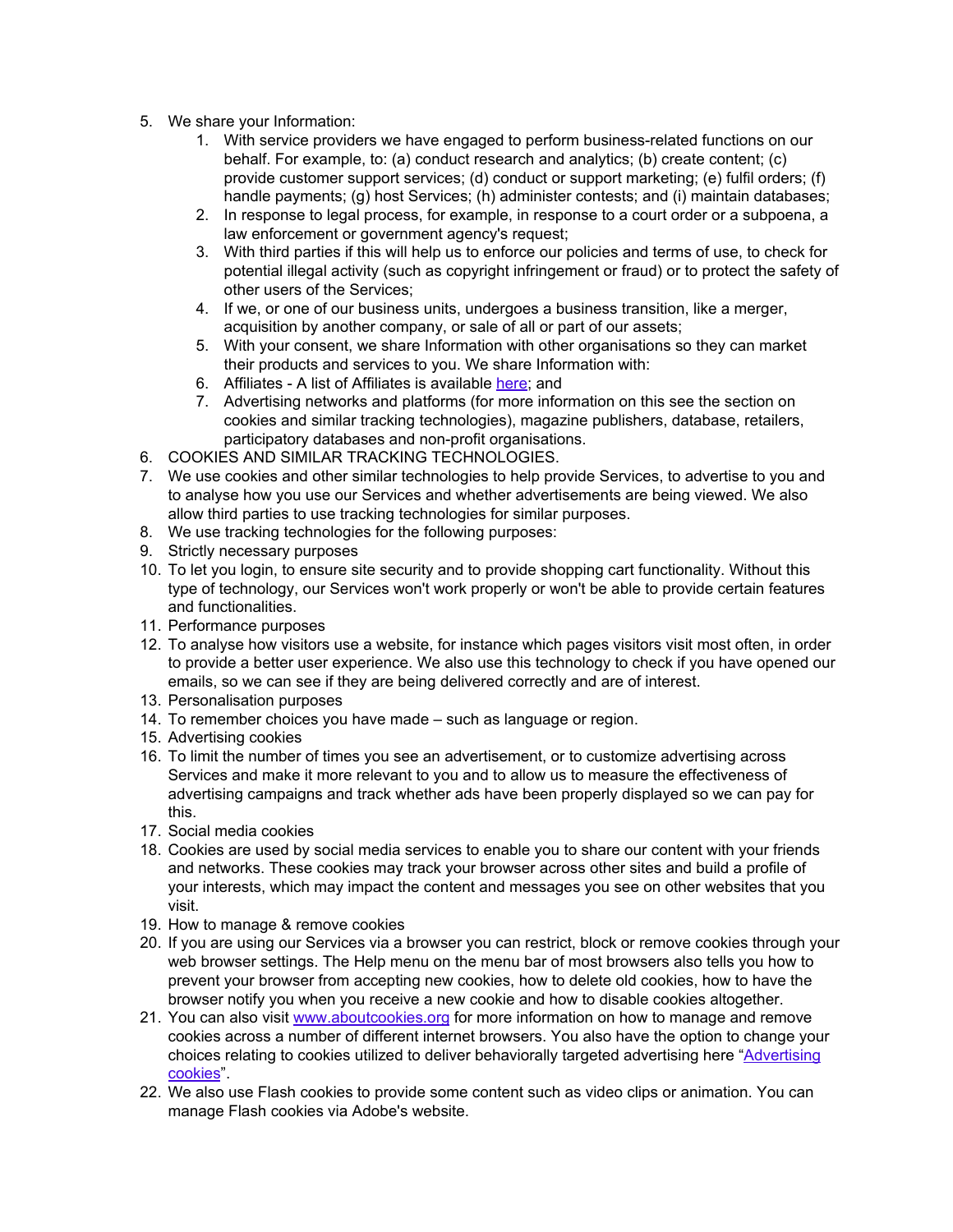- 23. If you are using our Services via an application, the operating system for your device provides instructions on how to prevent tailored advertising and how to reset your device's advertising identifier.
- 24. If you would like to contact us about cookies please email us at support@EBL.com.
- 25. OTHER IMPORTANT INFORMATION ABOUT YOUR PRIVACY
	- 1. International Transfer
	- 2. We operate globally, so we do need to transfer your Information internationally. In particular, your Information will be transferred to and processed in the United States where many of our central databases operate. We use European Commission approved contract clauses to protect your Information, an appropriate Privacy Shield certification or a vendor's Processor Binding Corporate Rules. A copy of the relevant mechanism can be provided for your review on request to our Privacy Policy Coordinator using the details set out below.
	- 3. Data Security
	- 4. We have put in place physical, electronic, and managerial procedures designed to help prevent unauthorized access, to maintain data security, and to use correctly the Information we collect online. These safeguards vary based on the sensitivity of the Information that we collect and store.
	- 5. Although we take appropriate measures to safeguard against unauthorized disclosures of Information, we cannot assure you that Information will never be disclosed, altered or destroyed in a manner that is inconsistent with this Privacy policy.
	- 6. Retention of Your Information
	- 7. We keep details of users who have registered for a Service with us for as long as you use the Service and for up to 18 months afterwards.
	- 8. If you make payments in connection with the Services, we keep payment data for 13 months after the date of payment.
	- 9. If you contact us with support queries, we keep the data for between 3 and 18 months, depending on the nature of the query and whether you have registered with us for a Service.
	- 10. Our cookies and other tracking technologies expire 13 months from the date after you give or renew consent for us to use these technologies.
	- 11. Where we process Information for marketing purposes, we process the Information while you remain interested in the marketing (for example, where you open and read our offers) and for three years after that point. If you ask us to stop sending marketing we will keep your Information for a short period after this (to allow us to implement your requests). We also keep a record of the fact that you have asked us not to send you direct marketing or to process your Information indefinitely so that we can respect your request in the future.
	- 12. Where we process Information for Service security purposes, we retain it for 6 months.
	- 13. Your Rights/How to Contact Us
	- 14. You have the right to ask us for a copy of your Information, to correct, delete or restrict (stop any active) processing of your Information; and to obtain the Information you provide to us for a contract or with your consent in a structured, machine readable format, and to ask us to share this Information to another controller.
	- 15. In addition, you can object to the processing of your Information in some circumstances (in particular, where we do not have to process the Information to meet a contractual or other legal requirement).
	- 16. These rights may be limited, for example if fulfilling your request would reveal Information about another person, or if you ask us to delete Information which we are required by law to keep or have compelling legitimate interests in keeping.
	- 17. Where you have given consent to our using your Information for marketing, you can withdraw your consent at any time. You can also ask us not to carry out profiling for direct marketing purposes. You can opt out of receiving email newsletters and other marketing communications by following the opt-out instructions provided to you in those emails. If